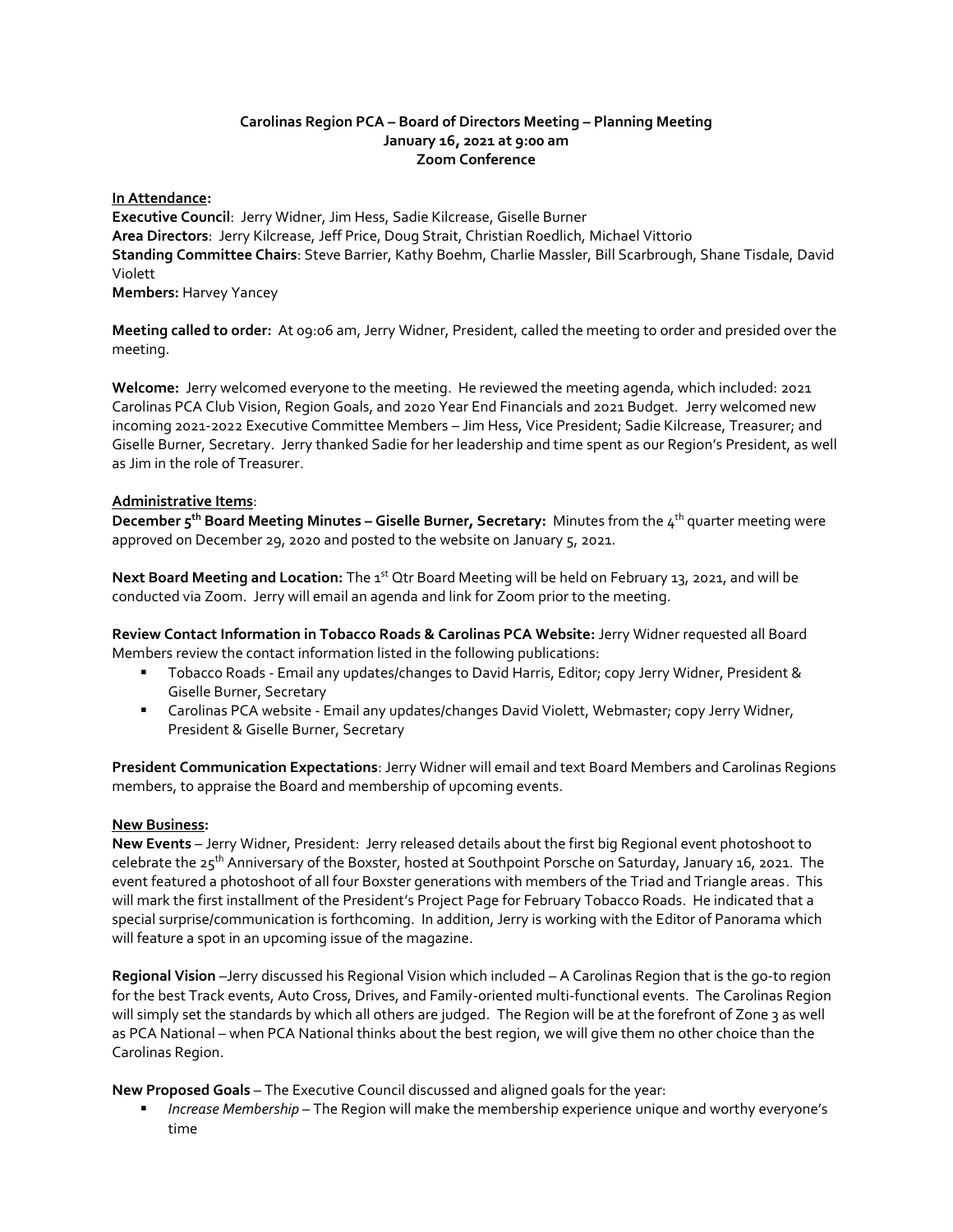- *More Involvement* Determine what our members want and how to provide those experiences. There are different events like Street Survival event, and SUV events
- *New Ways to Interact with Members* Determine new ways to connect with members, such as Survey Monkey, to get feedback from the Region
- *Visibility of the Carolinas Region*
	- o Spotlight a Panorama magazine regional feature article
	- o Submit members for National Awards (i.e. Family of the Year, Enthusiasts of the Year, Public Service Awards, Region of the Year)
	- o Launch a new Social Media presence on YouTube, Instagram to showcase the Region and feature videos like: Test Drives, Tech Sessions, Member and Area Director Features, Success Stories, Tobacco Roads President's Project Page
	- o Feature more Track events during Driver's Education Weekends: Involve Non-Track events, SIM Racing, Autocross Events, Skidpad, 4x4 SUV events – off-roading events at VIR, make these regional celebrations
		- Due to insurance limitations associated with karting events, this activity is not being pursued

Harvey Yancy asked if the Track events includes Club Racing and was there a budget for Club Racing this year. Sadie Kilcrease, confirmed that Bill Scarborough did submit a budget for Club Race.

Jeff Price asked who was the current administrator of the You Tube Channel. Jerry indicated that this was a newly proposed initiative for the year, which had not yet launched, but would communicate more details once Jerry and Marvin Waters, Social Media Coordinator, Giselle Burner, and David Violett had a proposal to share with the Board.

**2020 Financials – Jim Hess, Vice President**: Explanation of Balance Sheets. Review of 2020 P&L and Balance Sheets.

**2021 Planning & Budget Review – Sadie Kilcrease, Treasurer**: Review of the 2021 proposed budgets.

**Review of 2021 Autocross Budget:** Review of 2021 Budget for Autocross was inconclusive; to be reviewed during 1<sup>st</sup> Otr Board meeting.

**Motion:** Motion made not to approve by Sadie Kilcrease; will require further validation and approval; seconded by David Violett, motion passed to not approve.

**Review of 2021 Club Race Budget:** Bill Scarbrough confirmed that CMP was repaved, therefore a fair amount of interest has been noted in both commitment by individuals and sponsors to continue Club Racing – especially when combined with the DE events. Currently, there are about 20 regional members committed in 2021, with a potential to get up to 80-90 participants and interest in multiple classes - Stock Class, Cup cars. We also have a title sponsor committed. Bill has targeted December 10-12, 2021, due to fair weather, for the Club Race weekend, with various volunteers already committed to the event. He indicated a strong interest in holding a Kart Challenge for the team crews (non-sanctioned PCA event). Discussions underway to provide packages for sponsors, racers, and advertising. Budget is based on a 3-day event.

**Motion:** Motion made to approve by Michael Vittorio, seconded by Jerry Kilcrease, unanimous motion passed to approve budget.

**Review of 2021 Driver's Education Budget:** Steve Barrier confirmed good attendance with students due to track repaving. There are plans to bring back students to in-car instruction, incorporate Skidpad, and alternative groups such as vintage, to encourage more group involvement and participation. Steve has been in discussions with other regions with regards to processes and procedure with recommendations for personal safety.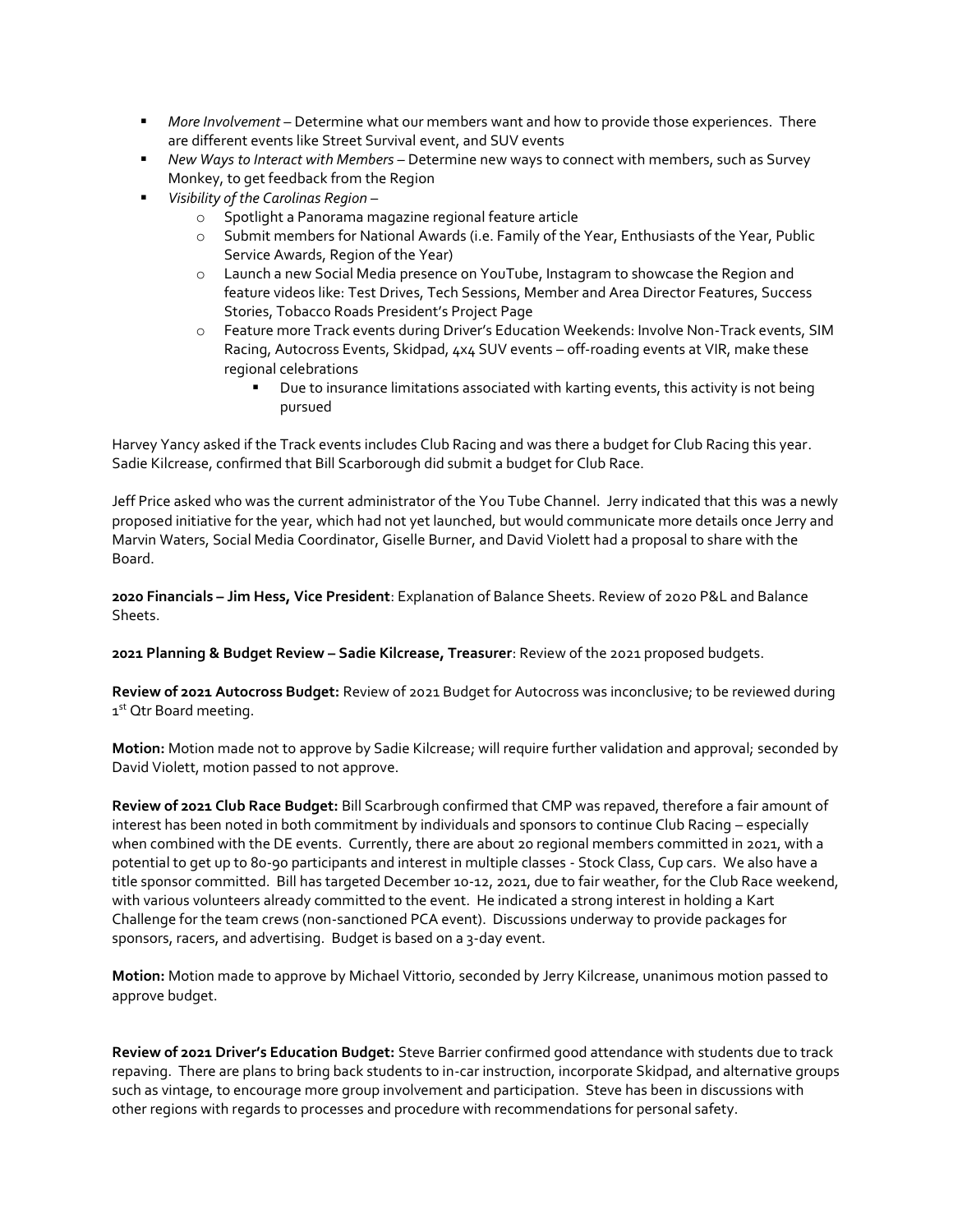Currently, HBi is noted as the only sponsor to date, but indicated that they would like to be the exclusive sponsor. Steve is actively looking for other sponsorship. Budget is conservative based on 2020 budget.

**Motion:** Motion made to approve by Jerry Kilcrease, seconded by Jim Hess, unanimous motion passed to approve budget.

**Review of 2021 Fall Tour Budget:** Review of 2021 Budget for Fall Tour.

**Motion:** Motion made to approve the Fall Tour Budget by Jim Hess , seconded by Christian Roedlich, motion passed by unanimous board approval.

**Review of 2021 Goodie Store Budget:** Review of 2021 Goodie Store Budget. Kathy increase budget to cover lodging to accommodate Fall Tour.

**Motion:** Motion made to approve the Goodie Store Budget by Jim Hess , seconded by Christian Roedlich, motion passed by unanimous board approval.

**Review 60th Anniversary Budget:** Review of 2021 60th Anniversary Budget. Original budget was submitted in September 2019 and approved. Due to COVID restrictions, the Event was canceled; therefore, the budget carried over into 2020. Porsche Greensboro is still noted as the sponsor. Charlie Massler indicated tentative dates are scheduled for September 17-19, 2021, but is dependent on NC State, Federal and PCA mandates.

**Motion:** Motion made to approve the 60<sup>th</sup> Anniversary Budget by Michael Vittorio, seconded by Jim Hess, motion passed by unanimous board approval.

**Review 2021 Budget for Tobacco Roads**: Review of 2021 Budget for Tobacco Roads. Budget based on a 24-page printed magazine, an increase of 4 pages based on new Regional Vision and Goals.

**Motion:** Motion made to approve the Tobacco Roads Budget by Michael Vittorio, seconded by Christian Roedlich, motion passed by unanimous board approval.

**Board Budget Overview:** Review of full Board Budget. Autocross is noted as a non-approved budget; any activity will have to be brought back to the Board for review and approval. Michael Vittorio raised a question regarding Contributions Expense, it was noted there were uncertainties ranging from how much PCA will contribute this year to subsidize events. Michael motioned to remove this line item from the budget and there was concurrence that this line be removed from the budget by the rest of the Board. The full budget was approved with this change.

Kathy Boehm expressed that the Board needs to account for unpredictable years, therefore should carry a balance in club funding to account for uncertainties.

Harvey Yancey raised a question regarding funding for production equipment, software, etc. to expand the new Social Media channels (i.e. YouTube, Instagram, Facebook). Sadie indicated that an increase to cover these costs was accounted for in the 2021 Budget.

**Motion**: Motion made to approve the Board Budget as written, with the exception of Autocross by Jim Hess, seconded by Kathy Boehm, motion passed by unanimous board approval.

### **Area Updates:**

**Lake Norman – Christian Roedlich:** The Lake Norman area meeting was cancelled in January due to PYC closure, so meeting was rescheduled to February 11, 2021. The PYC asked if the Lake Norman area would like to participate in a non-sponsored PCA car show/Porsche corral, and Sadie confirmed that no PCA restrictions or